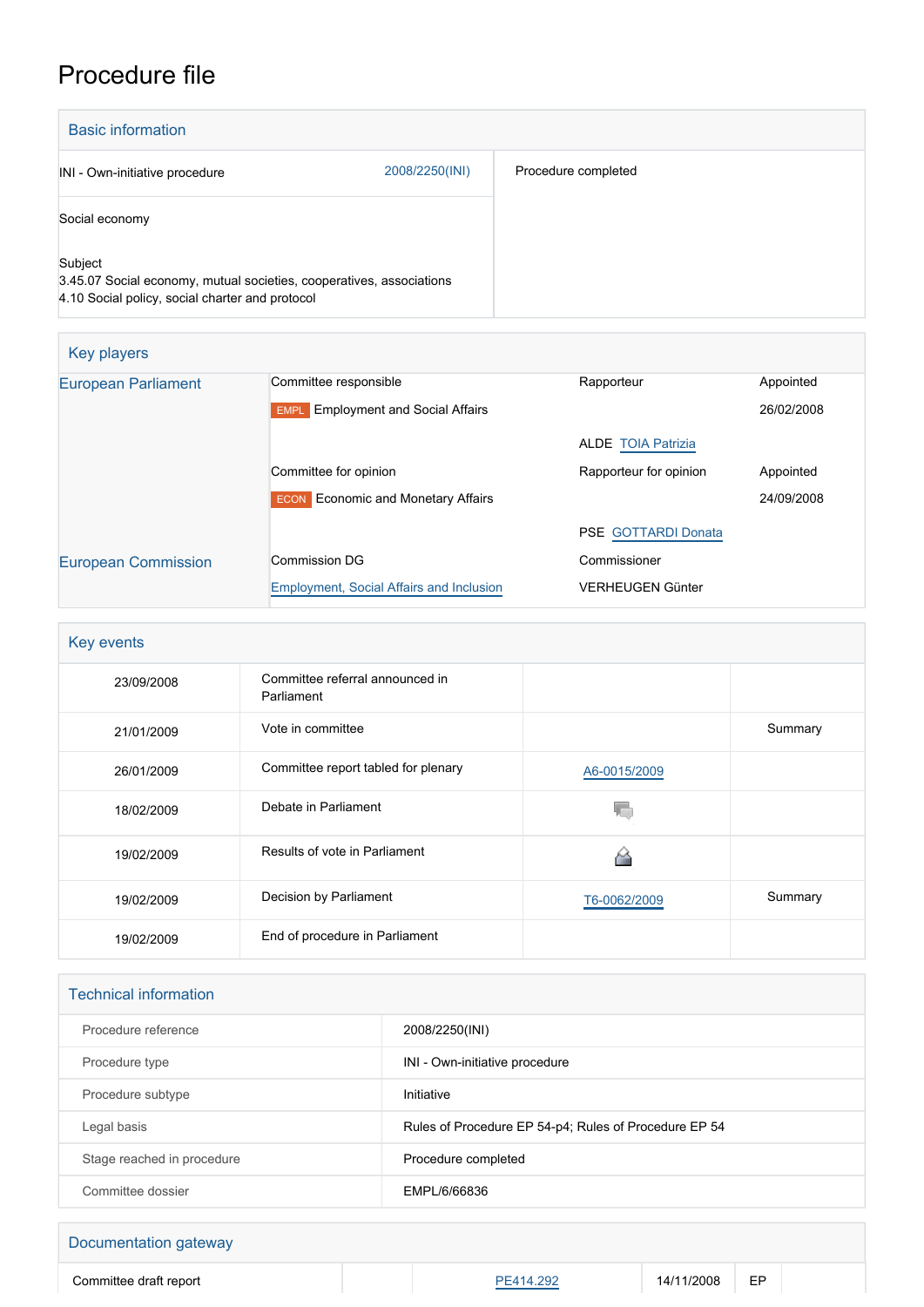| Amendments tabled in committee                         |             | PE416.269    | 21/11/2008 | EP |         |
|--------------------------------------------------------|-------------|--------------|------------|----|---------|
| Committee opinion                                      | <b>ECON</b> | PE415.134    | 04/12/2008 | EP |         |
| Committee report tabled for plenary, single<br>reading |             | A6-0015/2009 | 26/01/2009 | EP |         |
| Text adopted by Parliament, single reading             |             | T6-0062/2009 | 19/02/2009 | EP | Summary |
| Commission response to text adopted in<br>plenary      |             | SP(2009)2154 | 26/06/2009 | EC |         |

## Social economy

The Committee on Employment and Social Affairs adopted an own-initiative report drafted by Patrizia TOIA (ALDE, IT) on social economy. It notes that the social economy has demonstrated that it can greatly improve the social status of disadvantaged people (as has been demonstrated, for example, by the microcredit cooperatives devised by Nobel Prize winner Professor Mohammed Yunus). It has a substantial capacity for social innovation, encouraging those facing difficulty to find solutions to their own social problems. The social economy represents 10 % of all European businesses, with two million undertakings or 6 % of total employment, and has great potential for generating stable employment, due mainly to the non-delocalization nature of its activities.

The committee feels that social economy enterprises should not be subject to the same application of the competition rules as other undertakings and that they need a secure legal framework. It underlines the fact that an economic system in which social economy enterprises play a more significant role would reduce exposure to speculation in financial markets on which some private companies are not subject to the supervision of shareholders and regulatory bodies.

Recognising the concept of the social economy the EU and Member States should recognise the social economy and its stakeholders ? cooperatives, mutual societies, associations and foundations ? in their legislation and policies. Those measures should include easy access to credit and tax relief, the development of microcredits, the establishment of European statutes for associations, foundations and mutual societies, as well as tailored EU funding and incentives to better support social economy organisations.

Legal recognition: there is a need for the recognition of European statutes for associations, mutual societies and foundations to ensure that social economy enterprises benefit from equal treatment in internal market law. Members consider that the Commission's withdrawal of its proposals for a European Mutual Society Statute and a European Association Statute is a significant setback for the development of these forms of social economy within the EU, and they urge the Commission to review its work programme accordingly.

Members also made recommendations on statistical recognition and recognition as a social partner.

The social economy as a key operator for fulfilling the Lisbon objectives: the social economy helps to rectify three major labour market imbalances: unemployment, job instability and the social and labour exclusion of the unemployed. It creates jobs that normally do not delocalize, which contributes to meeting the goals set out in the Lisbon Strategy. Members stressed the importance of local solutions for social problems. Targeted support must be put in place to help micro-enterprises and small businesses. Members called for programmes directed towards social enterprises offering financial support, information, advice and training and to simplify the process of establishment (including reducing the initial capital requirements for companies).

Resources: the committee made a series of recommendations to the Commission, inter alia:

- to incorporate the social economy into its policies, especially in connection with the 'Small Business Act';
- to ensure that the Observatory of European SMEs systematically includes social economy enterprises in its surveys;
- to support the EU think-tank on co-operative banks set up by the association of the sector or other financial services that might be of interest to social economy organisations;
- to look into reactivating the budget heading specifically for the social economy;
- to devise a European legal framework enabling territorial partnerships to be established between the social economy sector and local authorities.

Lastly, the Commission is asked to reassess its Communications on cooperatives and the European cooperative society, and its 1997 Communication on the promotion of the role of associations and foundations in Europe.

## Social economy

The European Parliament adopted by 580 votes to 27 with 44 abstentions a resolution on social economy. The resolution recalls that this sector represents 10 % of all European businesses, with two million undertakings or 6 % of total employment, and has great potential for generating stable employment, due mainly to the non-delocalization nature of its activities. Considering that social economy enterprises should not be subject to the same application of the competition rules as other undertakings, Parliament suggests that they need a secure legal framework.

It underlines the fact that an economic system in which social economy enterprises play a more significant role would reduce exposure to speculation in financial markets on which some private companies are not subject to the supervision of shareholders and regulatory bodies.

Recognising the concept of the social economy the EU and Member States should recognise the social economy and its stakeholders ? cooperatives, mutual societies, associations and foundations ? in their legislation and policies. Those measures should include easy access to credit and tax relief, the development of microcredits, the establishment of European statutes for associations, foundations and mutual